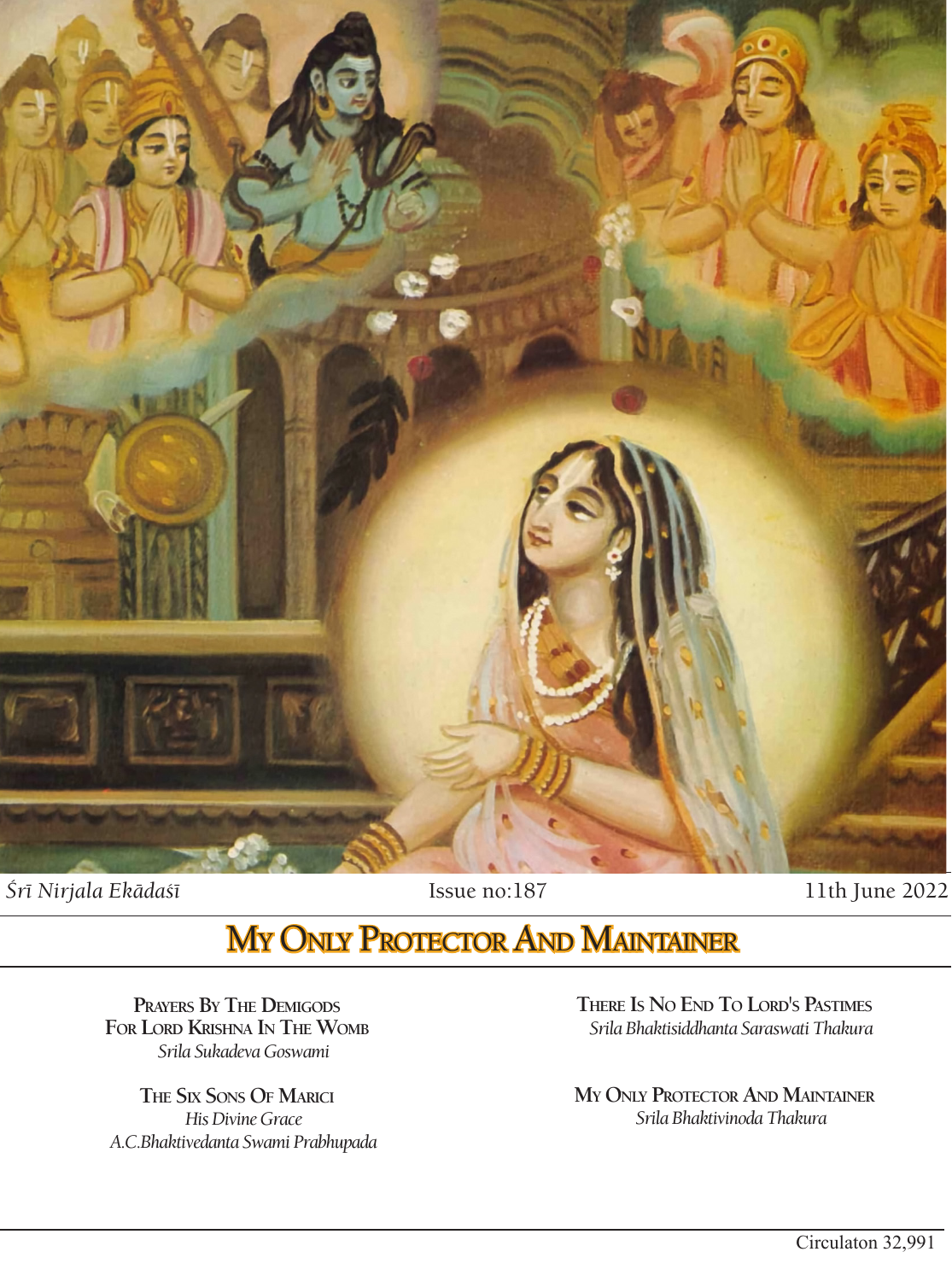**Prayers By The Demigods For Lord Krishna In The Womb** *Srila Sukadeva Goswami*

**Sukadeva Gosvami said:** Under the protection of Magadharaja, Jarasandha, the powerful Kamsabegan persecuting the kings of the Yadu dynasty. In this he had the cooperation of demons like Pralamba, Baka, Canura, Trnavarta, Aghasura, Mustika, Arista, Dvivida, Putana, Kesi, Dhenuka, Banasura, Narakasura and many other demoniac kings on the earth.

Persecuted by the demoniac kings, the Yadavas left their own kingdom and entered various others, like those of the Kurus, Pascalas, Kekayas, Salvas, Vidarbhas, Nisadhas, Videhas and Kosalas. Some of their relatives, however, began to follow Kamsa's principles and act in his service. After Kamsa, the son of Ugrasena, killed the six sons of Devaki, a plenary portion of Krishna entered her womb as her seventh child, arousing her pleasure and her lamentation. That plenary portion is celebrated by great sages as Ananta, who belongs to Krishna's second quadruple expansion.

To protect the Yadus (His personal devotees) from Kamsa's attack, the Personality of Godhead, Visvatma, the Supreme Soul of everyone, ordered *Yoga-mäyä* as follows.

**The Lord ordered** *Yoga-mäyä***:** O My potency, who are worshipable for the entire world and whose nature is to bestow good fortune upon all living entities, go to Vraja, where there live many cowherd men and their wives. In that very beautiful land, where many cows reside, Rohini, the wife of Vasudeva, is living at the home of Nanda Maharaja. Other wives of Vasudeva are also living there incognito because of fear of Kamsa. Please go there. Within the womb of Devaki is My partial plenary expansion known as Sankarsana or Sesa. Without difficulty, transfer Him into the womb of Rohini. O all-auspicious *Yoga-mäyä*, I shall then appear with My full six plenitudes as the son of Devaki, and you will appear as the daughter of mother Yasoda, the queen of Maharaja Nanda. By sacrifices of animals, ordinary human beings will worship you grandly, with various paraphernalia, because you are supreme in fulfilling the material desires of everyone. Lord Krishna blessed *Mäyädevé* by saying: In different

# Issue no 187, Page  $-2$  nityan bhāgavata-sevayā

places on the surface of the earth, people will give you different names, such as Durga, Bhadrakali, Vijaya, Vaisnavi, Kumuda, Candika, Krishnaa, Madhavi, Kanyaka, Maya, Narayani, Isani, Sarada and Ambika.

The son of Rohini will also be celebrated as Sankarsana because of being sent from the womb of Devaki to the womb of Rohini. He will be called Rama because of His ability to please all the inhabitants of Gokula, and He will be known as Balabhadra because of His extensive physical strength.

Having been instructed thus by the Supreme Personality of Godhead, *Yoga-mäyä* immediately agreed. With the *Vedic mantra om*, she confirmed that she would do what He asked. Thus, having accepted the order of the Supreme Personality of Godhead, she circumambulated Him and started for the place on earth known as Nanda-gokula. There she did everything that she had been asked. When the child of Devaki was attracted and transferred into the womb of Rohini by *Yoga-mäyä*, Devaki seemed to have a miscarriage. Due to this all the inhabitants of the palace loudly lamented, "Alas, Devaki has lost her child!"

Thus, the Supreme Personality of Godhead, who is the Supersoul of all living entities and who vanquishes all the fear of His devotees, entered the mind of Vasudeva with His full opulence. While carrying the form of the Supreme Personality of Godhead within the core of his heart, Vasudeva bore the Lord's transcendentally illuminating effulgence, and thus he became as bright as the sun. He was therefore very difficult to see or approach through sensory perception. Indeed, he was unapproachable and unperceivable even for such formidable men as Kamsa, and what to speak of for ordinary living entities. Thereafter, accompanied by plenary expansions, the fully opulent Supreme Personality of Godhead, who is all-auspicious for the entire universe, was transferred from the mind of Vasudeva to the mind of Devaki. Devaki, having thus been initiated by Vasudeva, became beautiful by carrying Lord Krishna, the original consciousness for everyone, the cause of all causes, within the core of her heart, just as the east becomes beautiful by carrying the rising moon. Devaki then kept within herself the Supreme Personality of Godhead, the cause of all

Bhāgavata Mahāvidyālaya www.ibmedu.org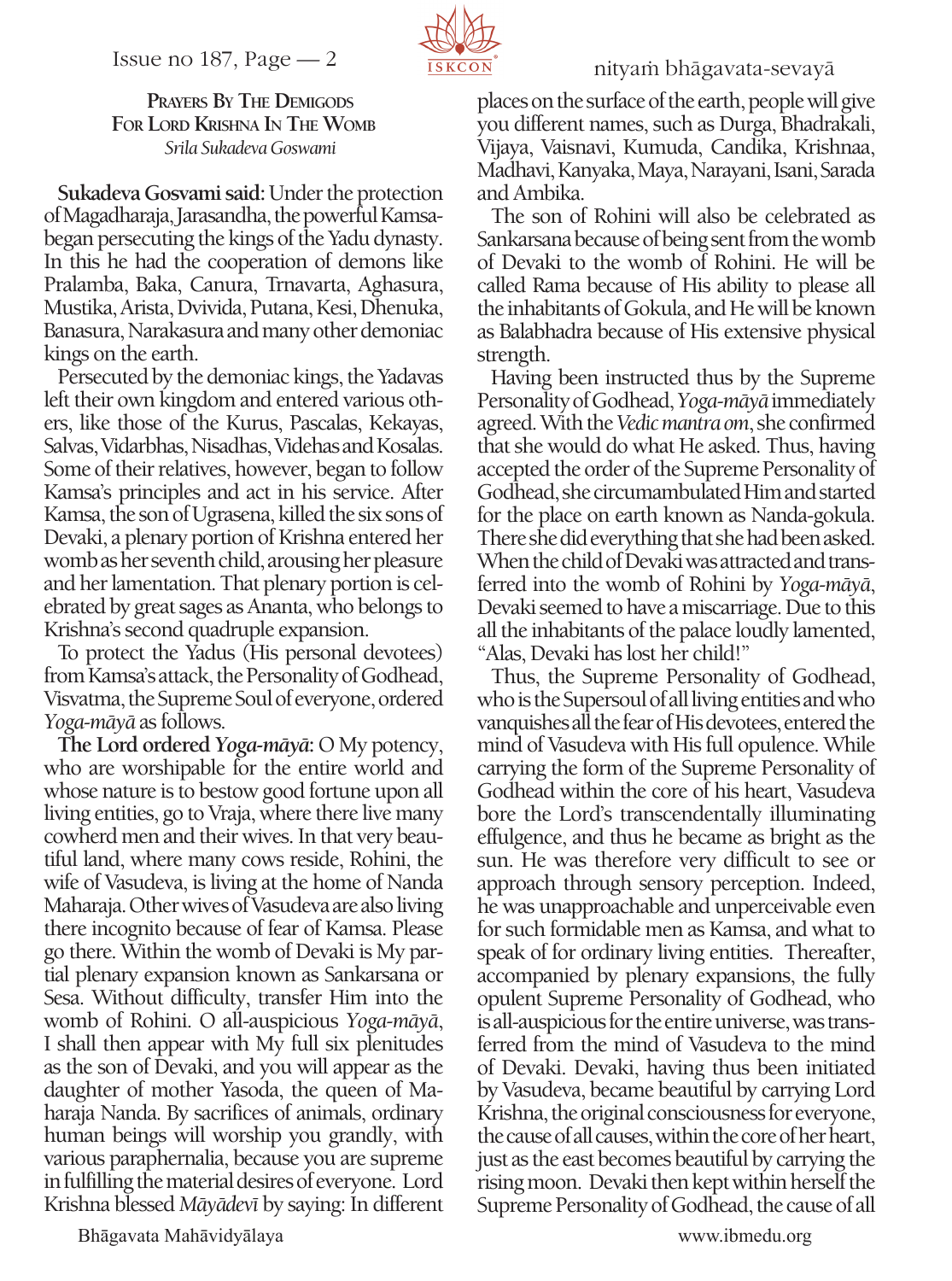causes, the foundation of the entire cosmos, but because she was under arrest in the house of Kamsa, she was like the flames of a fire covered by the walls of a pot, or like a person who has knowledge but is not allowed to distribute it to the world for the benefit of human society. Because the Supreme Personality of Godhead was within her womb, Devaki illuminated the entire atmosphere in the place where she was confined. Seeing her jubilant, pure and smiling, Kamsa thought, "The Supreme Personality of Godhead, Visnu, who is now within her, will kill me. Devaki has never before looked so brilliant and jubilant." Kamsa thought: What is my duty now? The Supreme Lord, who knows His purpose will not give up His prowess. Devaki is a woman, she is my sister, and moreover she is now pregnant. If I kill her, my reputation, opulence and duration of life will certainly be vanquished. A person who is very cruel is regarded as dead even while living, for while he is living or after his death, everyone condemns him. And after the death of a person in the bodily concept of life, he is undoubt- edly transferred to the hell known as Andhatama.

 **Sukadeva Gosvami said:** Deliberating in this way, Kamsa, although determined to continue in enmity toward the Supreme Personality of Godhead, refrained from the vicious killing of his sister. He decided to wait until the Lord was born and then do what was needed. While sitting on his throne or in his sitting room, while lying on his bed, or, indeed, while situated anywhere, and while eating, sleeping or walking, Kamsa saw only his enemy, the Supreme Lord, Hrsikesa. In other words, by thinking of his all-pervading enemy, Kamsa became Krishna conscious although in an unfavorable manner.

Lord Brahma and Lord Siva, accompanied by great sages like Narada, Devala and Vyasa and by other demigods like Indra, Candra and Varuna, invisibly approached the room of Devaki, where they all joined in offering their respectful obeisance and prayers to please the Supreme Personality of Godhead, who can bestow blessings upon everyone.

**The demigods prayed:** O Lord, You never deviate from Your vow, which is always perfect because whatever You decide is perfectly correct and cannot be stopped by anyone. Being present in the three phases of cosmic manifestation, creation, maintenance and annihilation, You are the Supreme Truth. Indeed, unless one is completely



truthful, one cannot achieve Your favour, which therefore cannot be achieved by hypocrites. You are the active principle, the real truth, in all the ingredients of creation, and therefore You are known as *antaryami*, the inner force. You are equal to everyone, and Your instructions apply for everyone, for all time. You are the beginning of all truth. Therefore, offering our obeisance, we surrender unto You. Kindly give us protection. The body [the total body and the individual body are of the same composition] may figuratively be called "the original tree." From this tree, which fully depends on the ground of material nature, come two kinds of fruit the enjoyment of happiness and the suffering of distress. The cause of the tree, forming its three roots, is association with the three modes of material nature goodness, passion and ignorance. The fruits of bodily happiness have four tastes religiosity, economic development, sense gratification and liberation which are experienced through five senses for acquiring knowledge in the midst of six circumstances: lamentation, illusion, old age, death, hunger and thirst. The seven layers of bark covering the tree are skin, blood, muscle, fat, bone, marrow and semen, and the eight branches of the tree are the five gross and three subtle elements earth, water, fire, air, ether, mind, intelligence and false ego. The tree of the body has nine hollows the eyes, the ears, the nostrils, the mouth, the rectum and the genitals and ten leaves, the ten airs passing through the body. In this tree of the body there are two birds: one is the individual soul, and the other is the Supersoul. The efficient cause of this material world, manifested with its many varieties as the original tree, is You, O Lord. You are also the maintainer of this material world, and after annihilation You are the one in whom everything is conserved. Those who are covered by Your external energy cannot see You behind this manifestation, as theirs is not the vision of learned devotees. O Lord, You are always in full knowledge, and to bring all good fortune to all living entities, You appear in different incarnations, all of them transcendental to the material creation. When You appear in these incarnations, You are pleasing to the pious and religious devotees, but for non-devotees You are the annihilator. O lotus-eyed Lord, by concentrating one's meditation on Your lotus feet, which are the reservoir of all existence, and by accepting those lotus feet as the boat by which to cross the

www.ibmedu.org Bhāgavata Mahāvidyālaya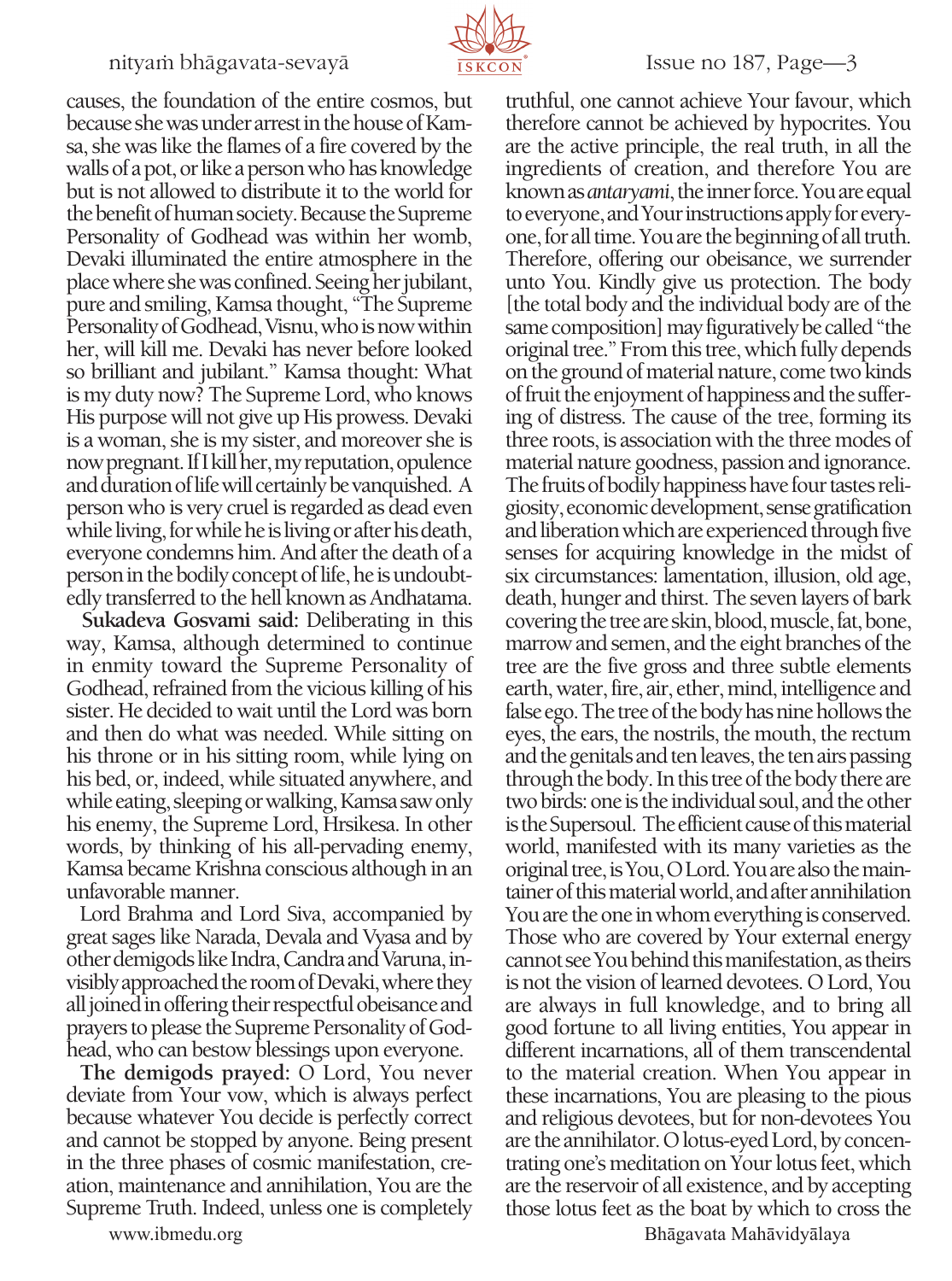

ocean of nescience, one follows in the footsteps of *mahäjanas* [great saints, sages and devotees]. By this simple process, one can cross the ocean of ignorance as easily as one can step over the hoofprint of a calf. O Lord, who resemble the shining sun, You are always ready to fulfil the desire of Your devotee, and therefore You are known as a desire tree [*väïchä-kalpataru*]. When *äcäryas* completely take shelter under Your lotus feet in order to cross the fierce ocean of nescience, they leave behind on earth the method by which they cross, and because You are very merciful to Your other devotees, You endorse this method to help them. [Someone may say that aside from devotees, who always seek shelter at the Lord's lotus feet, there are those who are not devotees but who have accepted different processes for attaining salvation. What happens to them? In answer to this question, Lord Brahma and the other demigods said:] O lotus-eyed Lord, although non-devotees who accept severe austerities and penances to achieve the highest position may think themselves liberated, their intelligence is impure. They fall down from their position of imagined superiority because they have no regard for Your lotus feet. O Madhava, Supreme Personality of Godhead, Lord of the goddess of fortune, if devotees completely in love with You sometimes fall from the path of devotion, they do not fall like non-devotees, for You still protect them. Thus they fearlessly traverse the heads of their opponents and continue to progress in devotional service. O Lord, during the time of maintenance You manifest several incarnations, all with transcendental bodies, naturally beyond the material modes of nature. When You appear in this way, You bestow all good fortune upon the living entities by teaching them to perform *Vedic* activities such as ritualistic ceremonies, mystic *yoga*, austerities, penances, and ultimately *samädhi*, ecstatic absorption in thoughts of You. You are thus worshiped by the *Vedic* principles. O Lord, cause of all causes, if Your transcendental body were not beyond the modes of material nature, no one could understand the difference between matter and transcendence. Only by Your presence can one understand the transcendental nature of Your Lordship, who are the complete controller of material nature. Your transcendental nature is very difficult to understand unless one

## Issue no 187, Page — 4  $\frac{180000}{150000}$  nityani bhāgavata-sevayā

is influenced by the presence of Your transcen- dental form. O Lord, Your transcendental name and form are not ascertained by those who merely speculate in of imaginary ways. Your name, form and attributes can be accurately ascertained only through devotional service. Even while engaged in various activities, devotees whose minds are completely absorbed at Your lotus feet, and who constantly hear, chant, contemplate and cause others to remember Your transcendental names and forms, are always on the transcendental platform, and thus they can understand You, the Supreme Personality of Godhead. O Lord, we are fortunate because the heavy burden of the demons upon this earth is immediately removed by Your appearance. Indeed, we are most fortu- nate, for we shall be able to see upon this earth and in the heavenly planets the marks of lotus, conch shell, club and disc that adorn Your lotus feet. O Supreme Lord, You are certainly not an ordinary living entity appearing in this material world as a result of fruitive activities. Therefore, it must be understood that Your appearance or birth in this world has no other cause than Your pleasure potency. Similarly, the living entities, who are part of You, have no cause for miseries like birth, death and old age, except when these living entities are conducted by Your external energy. O supreme controller, Your Lordship previously accepted incarnations as a fish, a horse, a tortoise, Narasimhadeva, a boar, a swan, Lord Ramacandra, Parasurama and, among the demi- gods, Vamanadeva, to protect the entire world by Your mercy. Now please show such mercy and protect us again by diminishing the disturbances in this world. O Krishna, best of the Yadus, we respectfully offer our obeisance unto You. O mother Devaki, by your good fortune and ours, the Supreme Personality of Godhead Himself, with all His plenary portions, such as Baladeva, is now within your womb. Therefore, you need not fear Kamsa, who has by his actions decided to be killed by the Lord. Your eternal son, Krishna, will become the protector of the entire Yadu dynasty.

After thus offering prayers to the Supreme Per- sonality of Godhead, Lord Visnu, the Transcen- dence, all the demigods, with Lord Brahma and Lord Siva before them, returned to their homes in the heavenly planets.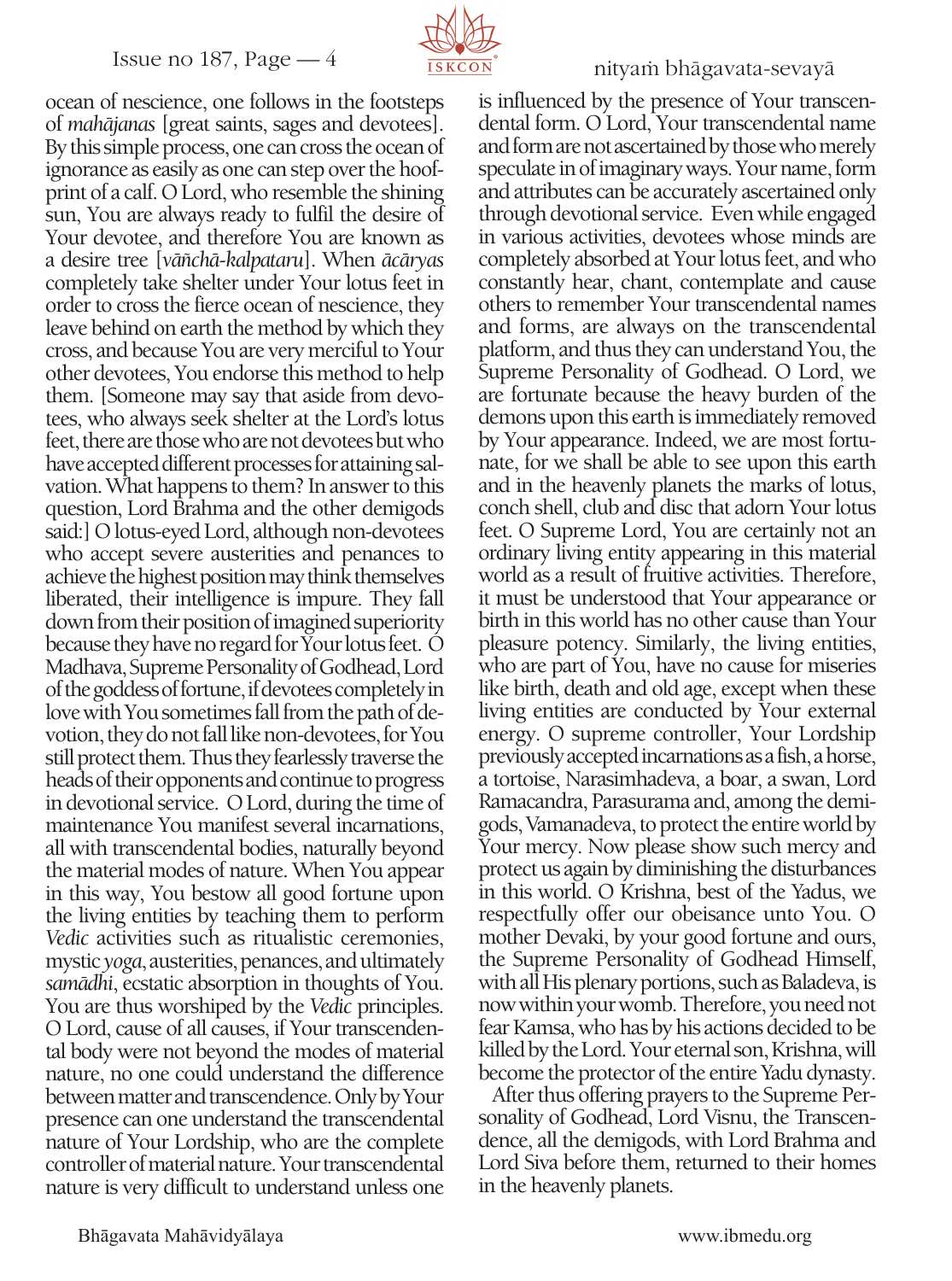### nityam bhāgavata-sevayā  $\overline{\text{iskcon}}$  Issue no 187, Page—5

*- Çrémad-Bhägavatam (Bhägavata Puräëa) » Canto 10: The Summum Bonum » Chapter Two » Verses 1-42 » Translations by His Divine Grace A.C.Bhaktivedanta Swami Prabhupada.*

#### **The Six Sons Of Marici** *His Divine Grace A.C.Bhaktivedanta Swami Prabhupada*

 The first plenary expansion of Krishna is Baladeva, also known as Sesa. The Sesa incarnation of the Supreme Personality of Godhead supports the entire universe, and the eternal mother of this incarnation is mother Rohini. "Because I am going into the womb of Devaki," the Lord told *Yogamäyä*, "the Sesa incarnation has already gone there and made suitable arrangements so that I may live there. Now He should enter the womb of Rohini, His eternal mother."

In this connection, one may ask how the Supreme Personality of Godhead, who is always situated transcendentally, could enter the womb of Devaki, which had previously been entered by the six *asuras*, the *ñaò-garbhas*. Does this mean that the *Ñaò-garbhäsuras* were equal to the transcendental body of the Supreme Personality of Godhead? The following answer is given by Srila Visvanatha Cakravarti Thakura.

The entire creation, as well as its individual parts, is an expansion of the energy of the Supreme Personality of Godhead. Therefore, even though the Lord enters the material world, He does not do so. This is explained by the Lord Himself in *Bhagavad-gétä* (9.4-5):

> *mayä tatam idaà sarvaà jagad avyakta-mürtinä mat-sthäni sarva-bhütäni na cähaà teñv avasthitaù na ca mat-sthäni bhütäni paçya me yogam aiçvaram bhüta-bhån na ca bhüta-stho mamätmä bhüta-bhävanaù*

"By Me, in My unmanifested form, this entire universe is pervaded. All beings are in Me, but I am not in them. And yet everything that is created does not rest in Me. Behold My mystic opulence! Although I am the maintainer of all living entities,



and although I am everywhere, My Self is the very source of creation." *Sarvaà khalv idaà brahma.* Ev- erything is an expansion of Brahman, the Supreme Personality of Godhead, yet everything is not the Supreme Godhead, and He is not everywhere. Everything rests upon Him and yet does not rest upon Him. This can be explained only through the *acintya-bhedäbheda* philosophy. Such truths cannot be understood, however, unless one is a pure devotee, for the Lord says in *Bhagavad-gétä*  (18.55), *bhaktyä mäm abhijänäti yävän yaç cäsmi tattvataù*: "One can understand the Supreme Per- sonality as He is only by devotional service." Even though the Lord cannot be understood by ordinary persons, this principle should be understood from

the statement of the *çästras*. A pure devotee is always transcendentally situated because of executing nine different processes of *bhakti-yoga* (*śravanam kūrtanam visnoh smaranaà päda-sevanam/ arcanaà vandanaà däsyaà sakhyam ätma-nivedanam* [SB 7.5.23]). Being thus situated in devotional service, a devotee, although in the material world, is not in the material world. Yet, out of humility, a devotee always fears, "Be- cause I am associated with the material world, so many contaminations affect me." Therefore, he is always alert in fear, which gradually diminishes his material association.

Symbolically, mother Devaki's constant fear of Kamsa was purifying her. A pure devotee should always fear material association, and in this way all the *asuras* of material association will be killed, as the *ñaò-garbhäsuras* were killed by Kamsa. It is said that from the mind, Marici appears. In other words, Marici is an incarnation of the mind. Marici has six sons: *Käma*, *Krodha*, *Lobha*, *Moha*, *Mada* and *Mätsarya* (lust, anger, greed, illusion, madness and envy). The Supreme Personality of Godhead ap- pears in pure devotional service. This is confirmed in the *Vedas*: *bhaktir evainaà darçayati*. Only *bhakti*  can bring one in contact with the Supreme Personality of Godhead. The Supreme Personality of Godhead appeared from the womb of Devaki, and therefore Devaki symbolically represents *bhakti*, and Kamsa symbolically represents material fear. When a pure devotee always fears material association, his real position of *bhakti* is manifested, and he naturally becomes uninterested in material enjoyment. When the six sons of Marici are killed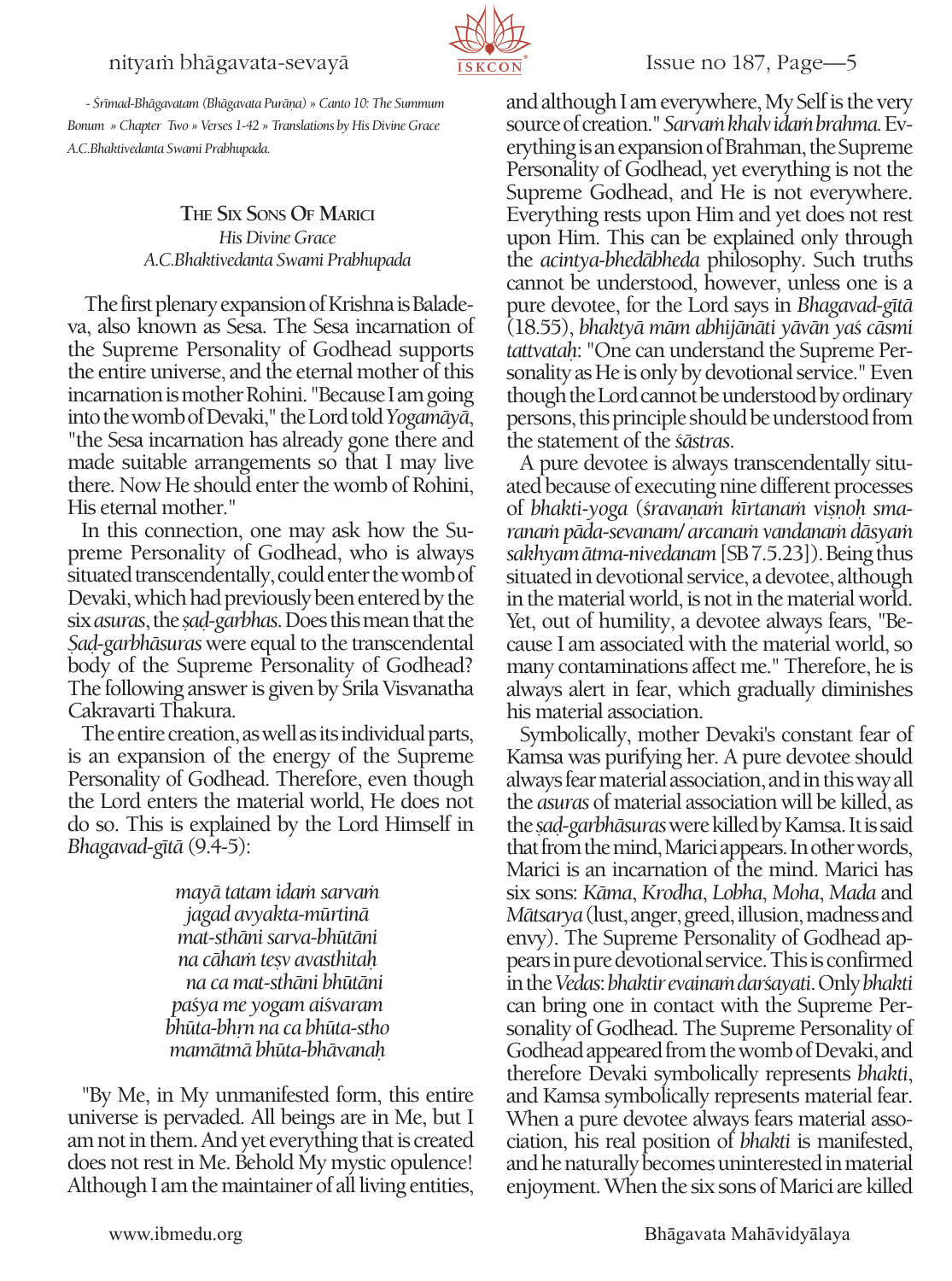

by such fear and one is freed from material contam- ination, within the womb of *bhakti* the Supreme Personality of Godhead appears. Thus the seventh pregnancy of Devaki signifies the appearance of the Supreme Personality of Godhead. After the six sons *Käma*, *Krodha*, *Lobha*, *Moha*, *Mada* and *Mätsarya*  are killed, the Sesa incarnation creates a suitable situation for the appearance of the Supreme Per- sonality of Godhead. In other words, when one awakens his natural Krishna consciousness, Lord Krishna appears. This is the explanation given by Srila Visvanatha Cakravarti Thakura.

*- Çrémad-Bhägavatam (Bhägavata Puräëa) » Canto 10: The Summum Bonum » Chapter Two » Verse: 9 » Purport by His Divine Grace A.C.Bhaktivedanta Swami Prabhupada.* 

#### **There Is No End To Lord's Pastimes** *Srila Bhaktisiddhanta Saraswati Thakura*

*e saba lélära kabhu nähi pariccheda 'ävirbhäva' 'tirobhäva' mätra kahe veda caitanya-kathära ädi, anta nähi dekhi täìhäna kåpäya ye boläna, tähä likhi*

Although the *Vedas* describe the Lord's "appear- ance" and "disappearance," there is actually no end to His pastimes. I don't see any beginning or end of the topics of Sri Caitanya. I simply write down whatever He mercifully induces me to speak.

In the *Caitanya-caritämåta* (*Madhya* 20.382-391, 393, 395) it is stated: "The consecutive pastimes of Krishna are manifest in one of the innumerable universes moment after moment. There is no possibility of counting the universes, but in any case some pastime of the Lord is being manifest at every moment in one universe or another. Thus the Lord's pastimes are like flowing Ganges water. In this way all the pastimes are manifested by the son of Nanda Maharaja. Lord Krishna exhibits His pastimes of childhood, boyhood and pre-youth. When He reaches pre-youth, He continues to exist eternally to perform His *räsa* dance and other pastimes. Descriptions of Krishna's eternal pas- times are in all revealed scriptures. But one cannot understand how they are continuing eternally. Let me give an example by which people may under- stand Lord Krishna's eternal pastimes. An example can be found in the zodiac. The sun moves across

Bhāgavata Mahāvidyālaya www.ibmedu.org

## Issue no 187, Page — 6  $\frac{180000}{1500000}$  nityani bhāgavata-sevayā

the zodiac day and night and crosses the oceans between the seven islands one after the other. According to *Vedic* astronomical calculations, the rotation of the sun consists of sixty *dandas*, and it is divided into thirty-six hundred *palas*. The sun rises in steps consisting of sixty *palas*. Sixty *palas*  equal one *danda*, and eight *dandas* comprise one *prahara*. Day and night are divided into eight *prahara*s—four belonging to the day and four belonging to the night. After eight *prahara*s, the sun rises again. Just like the sun, there is an orbit to Krishna's pastimes, which are manifest one after the other. During the lifetime of fourteen *Manus*, this orbit expands through all the universes, and gradually it returns. Thus Krishna moves with His pastimes through all the universes, one after another. The cycle of His pastimes turns like a wheel of fire. Thus Krishna exhibits His pastimes one after the other in every universe. Since all Krishna's pastimes are taking place continuously, at every moment some pastime is existing in one universe or another. Consequently these pastimes are called eternal by the *Vedas* and *Purānas*."

In the *Laghu-bhāgavatāmrta* (Pūrva 363, 385, 392, and 421) it is stated: "Just as Srī Krishna is the primeval Lord and thus unborn, His pastimes of appearance and disappearance are beginningless. By His own supreme will, Lord Mukunda repeat- edly manifests His pastimes of appearance and disappearance in this world. He is *aja*, unborn, yet He takes birth. One may ask how a person who is unborn can take birth; it appears completely con- tradictory. In order to reconcile this contradiction, one may reply that the Supreme Lord is inconceiv- able, full of opulence, and completely spiritual. Since there is no tinge of transformation in the Supreme Lord and His devotees, they are both unborn; and though their birth is not due to sexual intercourse, they appear in a pure heart as the sun appears in the east and are therefore also 'born'. As the fire, present in the form of heat within jewels and wood, manifests due to a particular cause, Lord Krishna manifests His wonderful pastimes of appearance and disappearance at a particular time due to a particular cause. The principle cause of His manifesting pastimes of appearance and disappearance is His desire to bless His devotees and spread the glories of His famous pastimes. Another principle cause for His appearance is to exhibit mercy on His dear devotees like Vasudeva,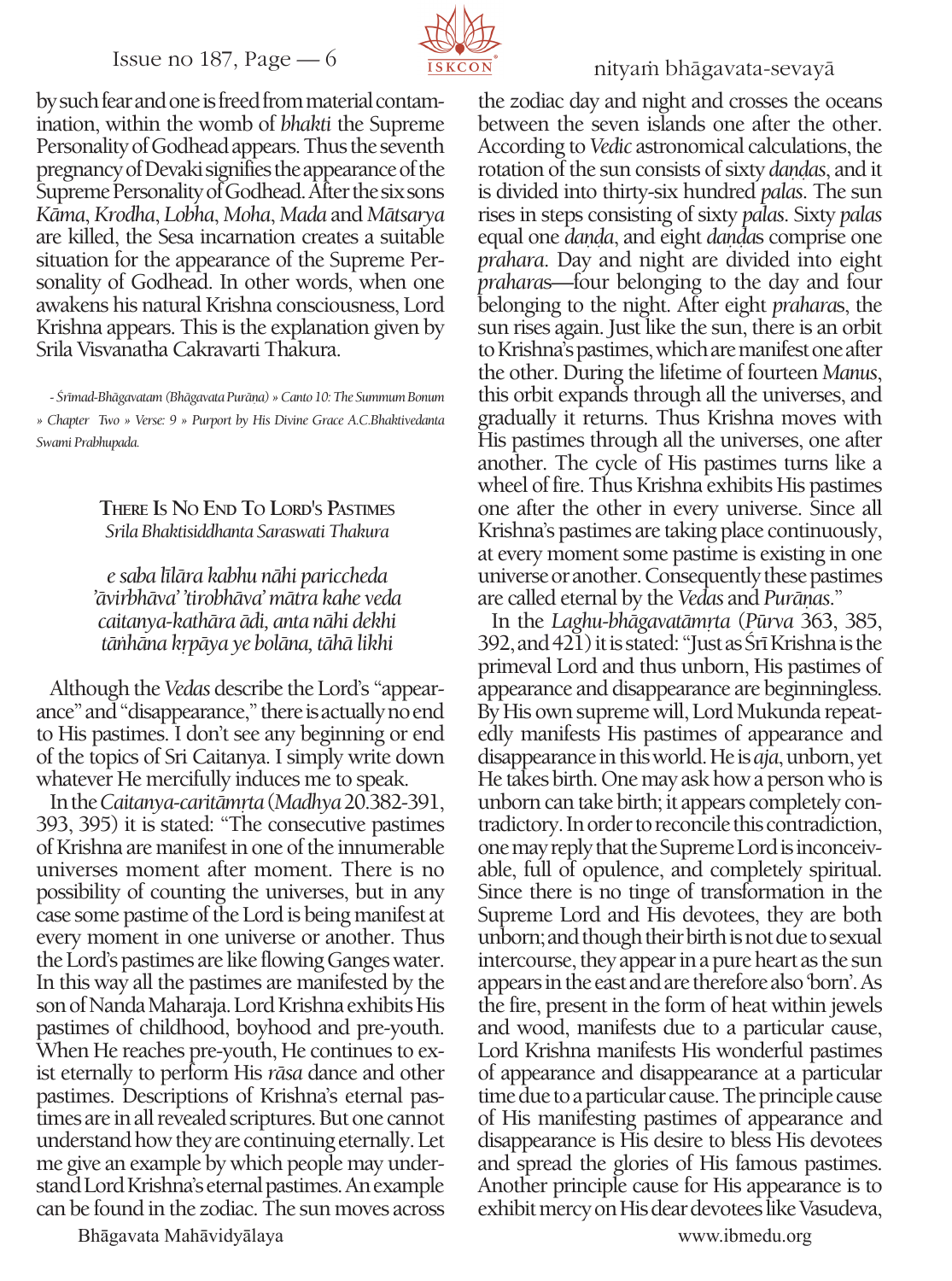

who are constantly being tortured by formidable demons. Brahma and other demigods' prayers to the Lord for diminishing the burden of the earth, even today, are secondary causes for the Lord's appearance. If His dear devotees are eager to see Him, then Lord Krishna, who is an ocean of mercy, immediately exhibits His pastimes to them. Even today some most fortunate devotees who are overwhelmed with love and devotion happily see the sporting pastimes of Krishna in Vrndavana. Therefore the fully independent Supreme Lord manifests before one's eyes by His own sweet will; but since He is not the object of material vision, He is not seen by material eyes." Elsewhere in *Laghu-bhägavatämåta* (*Pürva* 427) it is stated: "It is clearly stated in the *Çrémad Bhägavatam* and other Purāņas that the pastimes of Krishna are eternal."

In his commentary on the above quoted verse from *Laghu-bhāgavatāmrta*, Srila Baladeva Vidyabhusana has stated: "Since the pastimes of the Lord are activities, there must be a beginning and an end, otherwise the pastimes cannot be com- plete. But if the pastimes have a beginning and an end, how can they be considered eternal? In answer to this it is replied in the *Gopäla-täpané*: *eko 'pi san bahudhä yo 'vabhäti*—'Although Lord Visnu is one, He manifests in many forms,' and in the *VisnuPuräëa: ekäneka-svarüpäya*—'Lord Visnu is one as well as many.' These two statements prove the unlimitedness of the Supreme Lord. The *Chāndogya Upanisad describes the devotees of the* Lord as follows: *sa ekadhä bhavati tridhä*—'He is one kind and three kinds.' From this statement of the *Chāndogya Upanisad* it is understood that each of Lord Visnu's associates are also unlimited. Also in the Rg *Veda* (1.54.6) it is said: *paramam padam avabhäti bhüri*—'The supreme abode of Krishna is unlimitedly manifested.' From this statement of the *Åg Veda* the unlimitedness of the pastime places of the Supreme Lord is also confirmed. From these statements that establish the unlimitedness of the Supreme Lord, His devotees, and His abode, it is understood that the pastimes of the Supreme Lord are not temporary. Despite the beginning and end of the various pastimes of the Lord's various incarnations, all such pastimes are factually eternally enacted; they simply appear to begin in one place while ending in another. In this way, because there is no gap in the pastimes, they are called eternal. If one accepts that the pas-

times of the Lord are eternal, the doubt may still arise that since His pastimes have a beginning, they must certainly end. In reply, it is understood that although the pastimes of a particular form of the Lord take place at a particular time, they are, nevertheless, eternal. Sankaracarya has stated in his commentary on the *Brahma-sütras* (1.3.28): 'If someone says, "He has cooked, he has cooked," that does not mean he has cooked twice.' In the *Govinda-bhäñya* on the *Brahma-sütras* (3.3.11) it is stated: 'If someone utters "Cow, cow," that does not mean two cows.' Therefore even though the Supreme Lord has multiple forms, They are all one. There is no doubt about it. In the *Vedas* it is stated: *eko devo nitya-lélänurakto bhakta-vyäpé bhakta-hṛdy antar-ātmā*—'The one Supreme Lord Visnu is eternally engaged in diverse pastimes and situated in the hearts of His devotees as the Supersoul.'"

One may consult the *Çrémad Bhägavatam*  (3.2.15, 10.9.13, 10.14.22, 1.10.26) as well as the *Brhad-vaisnava-tosanī*, wherein it is stated:

# *nityävatäro bhagavän nitya-mürtir jagat-patiù nitya-rüpo nitya-gandho nityaiçvarya sukhänub- hüù*

"The Supreme Personality of Godhead con- stantly appears as an *avatära*. The Lord of the universe has an eternal form, eternal fragrance, eternal plenitudes, and is full of eternal bliss." The *Padma Purāna* (*Pātāla-khanda*) gives the following evidence: paśya tvām darśayisyāmi svarūpam ve*da-gopitam*—"I will show you My personal form, which is unknown to the *Vedas*."

#### *idam eva vadanty ete vedäù käraëa-käraëam satyaà vyäpi paränandaà cid-ghanaà çäçvataà çivam*

"The *Vedas* confirm that this form of Mine is the cause of all causes, the all-pervasive, supremely blissful, full of knowledge, eternal, all-auspicious Absolute Truth."

*anäma-rüpa eväyaà bhagavän harir éçvaraù akarteti ca yo vedaiù småtibhiç cäbhidhéyate*

"It is the Personality of Godhead, Lord Hari, whom

www.ibmedu.org Bhāgavata Mahāvidyālaya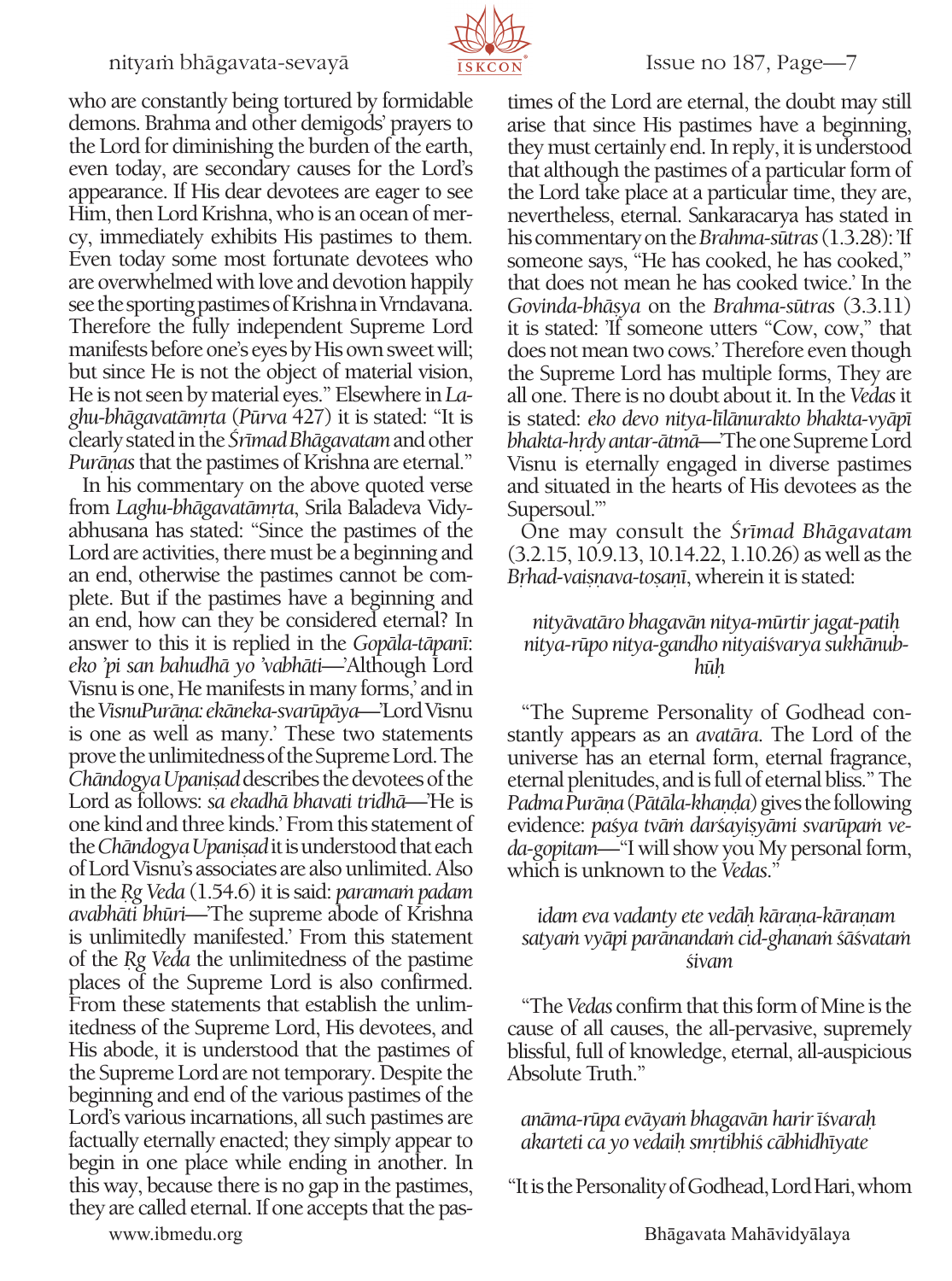

the *Vedas* and *smrtis* describe as having no name or form and having nothing to do."

#### *sac-cid-änanda-rüpatvät syät kåñëo 'dhokñajo 'py asau nija-çakteù prabhäveëa svaà bhaktän darçayet prabhuù*

"Lord Krishna is called Adhoksaja because He has an eternal form full of knowledge and bliss. He shows Himself to His devotees by the influence of His own energy." In the *Mahäbhärata* (*Çänti*  339.44-45) it is stated:

#### *etat tvayä na vijïeyaà rüpavän iti dåçyate icchan muhürtät naçyeyam éço' haà jagatäà guruù mäyä hy eñä mayä såñöä yan mäà paçyasi närada sarva-bhüta-guëair yuktaà naiva tvaà jïätum arhasi*

"Do not consider that I am visible because I have a material form. If I wish I can disappear within a second. I am the controller and spiritual master of the universe. O Narada, the form of Mine that you are now seeing is the creator of the illusory energy, therefore you should know that I am completely unaffected by the three modes of material nature." The *Vāsudeva Upanisad* (6.5) states:

## *sad-rüpam advayaà brahma madhyädy-anta-vi- varjitam sva-prabhaà sac-cid-änandaà bhaktyä jänati cävyayam*

"[The Lord's] transcendental form is the Absolute Truth, devoid of duality or of beginning, middle, or end. It is self-effulgent, eternal, and full of knowledge and bliss. Only through devotional service can one understand that form to be infallible." It is further stated in the *Väsudevädhyätma*:

### *aprasiddhes tad-guëänäm anämo 'sau prakértitaù apräkåtatväd rüpasyäpy arüpo 'säv udéryate sambandhena pradhänasya harer nästy eva kartatä akartäram ataù prähuù puräëaà taà purä vidaù*

 "Because His qualities are generally unknown, He is said to have no name. Because His form is not

# Issue no 187, Page  $-8$  nityan bhāgavata-sevayā

material, He is said to be formless. And because Lord Hari does nothing in relationship with the material nature, He is said to be inactive." In the *Nārāyanādhyātma* it is also stated:

### *nityävyakto 'pi bhagavän ékñyate nija-çaktitaù* tāmrte paramātmāna*ni* kah paśyatāmitam pra*bhum*

 "The Lord, though He is eternally unmanifested, is visible by His own energy. Without the assistance of His energy, who can see the immeasurable Lord, the Supersoul?"

Regarding the appearance and disappearance of the Lord, the *Brahmända Puräna* says:

### *anädeyam aheyaà ca rüpaà bhagavato hareù ävirbhäva-tirobhäväv asyokte graha-mocane*

 "The form of Lord Hari is neither abominable nor meant for rejection. His manifestation in this world is called 'appearance,' and the ending of His manifest pastimes is called 'disappearance.'" In his commentary on the *Çrémad Bhägavatam* (4.23.11) Sri Madhvacarya writes as follows:

### *ävirbhäva-tirobhävau jïänasya jïänino 'pi tu apekñyäjïas tathä jïänaà utpannam iti cocyate*

 "The Lord appears and disappears for the sake of the wise, but He also appears to enlighten the ignorant."

Evidence for the words *kahe veda*—"the *Vedas*  describe" in verse 52 may be seen in the following statements from the *Gopala-tapana Upanisad* (1.21): *Eko vast sarva-gah krsna idyah*—"That one Krishna is the Supreme Personality of Godhead, and He is worshipable," and *eko 'pi san bahudhä yo 'vabhäti*—"Krishna is one, but He is manifested in unlimited forms and expanded incarnations;" the *Katha Upanisad* (2.2.13): *nityo nityānām cetanaç cetanänäm eko bahünäà yo vidadhäti kämän*—"There are innumerable eternal living entities who are eternally and totally dependent upon the supreme singular living entity, the Supreme Lord;" the *Chāndogya Upanisad* (7.26.1): *sa ekadhä bhavati tridhä*—"He is one kind and three kinds;" and also the *Bhagavad-gétä* (4.6):